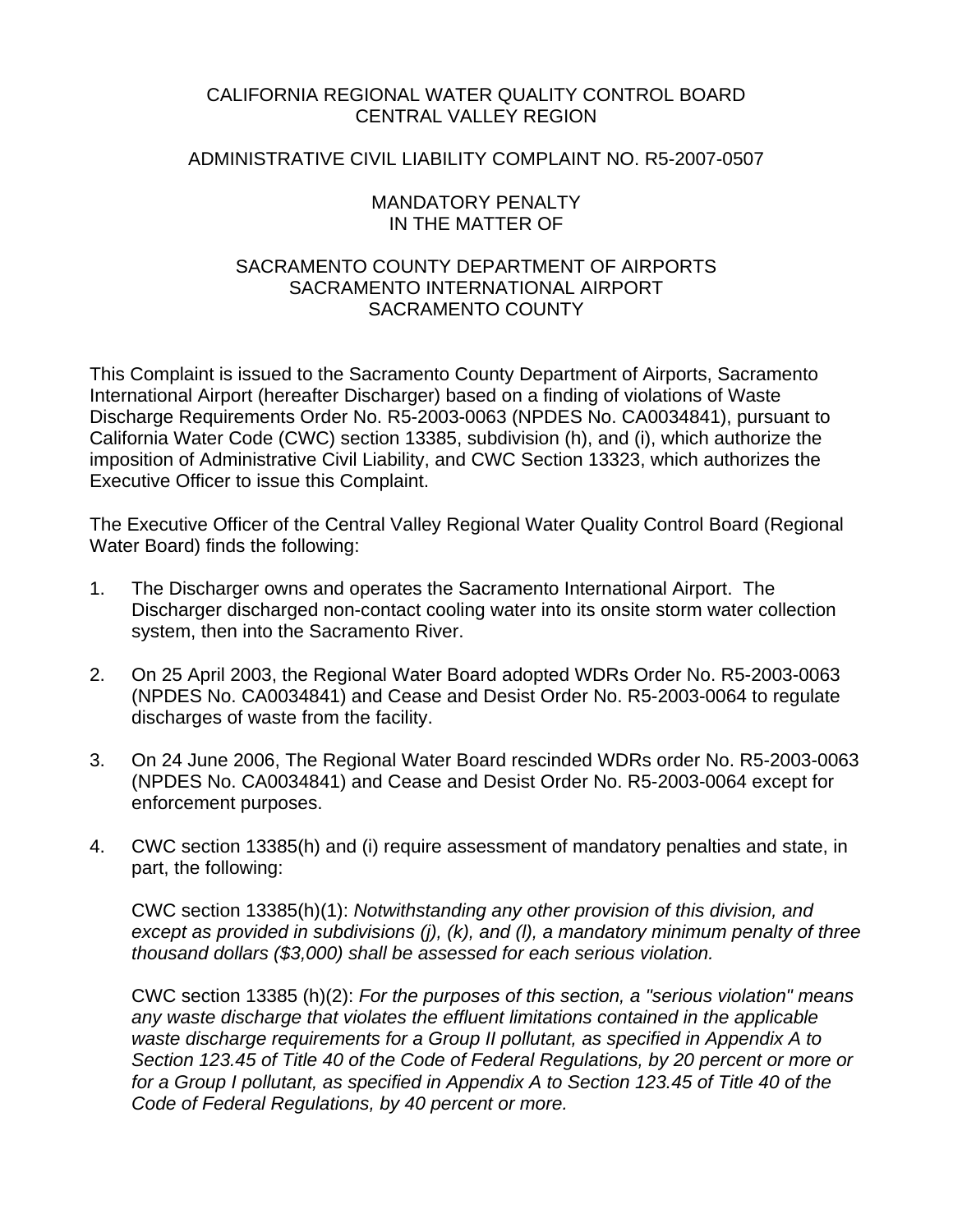*CWC section 13385(i)(1): Notwithstanding any other provision of this division, and except as provided in subdivisions (j), (k), and (l), a mandatory minimum penalty of three thousand dollars (\$3,000) shall be assessed for each violation whenever the person does any of the following four or more times in any period of six consecutive months, except that the requirement to assess the mandatory minimum penalty shall not be applicable to the first three violations:* 

- *(A) Violates a waste discharge requirement effluent limitation.*
- *(B) Fails to file a report pursuant to Section 13260.*
- *(C) Files an incomplete report pursuant to Section 13260.*
- *(D) Violates a toxicity effluent limitation contained in the applicable waste discharge requirements where the waste discharge requirements do not contain pollutantspecific effluent limitations for toxic pollutants."*
- 5. CWC Section 13323 states, in part:

*Any executive officer of a regional board may issue a complaint to any person on whom administrative civil liability may be imposed pursuant to this article. The complaint shall*  allege *the act or failure to act that constitutes a violation of law, the provision authorizing civil liability to be imposed pursuant to this article, and the proposed civil liability.* 

6. WDR Order No. 5-01-064 includes, Effluent Limitations B.1., which states, in part, the following:

*The effluent shall not exceed the following limits:* 

| Constituents             | Units | <b>Monthly Average</b> Daily Maximum |      |
|--------------------------|-------|--------------------------------------|------|
| <b>Chlorine Residual</b> | mq/L  | 0.01                                 | 0.02 |

- 7. According to monitoring reports submitted by the Discharger, the Discharger committed thirty (30) serious violations during the period beginning 25 April 2003 and ending on 31 March 2006. The mandatory penalty for these serious violations is **ninety thousand dollars (\$90,000)**. A detailed list of all violations is included in Attachment A, a part of this Order.
- 8. The Executive Officer issued Administrative Civil Liability Complaint R5-2006-0524 on 29 September 2006 for one hundred twenty-nine thousand dollars. This Complaint rescinds Administrative Civil Liability Complaint R5-2006-0524. This Complaint reduces the amount of the penalty and is based upon information supplied by the Discharger that several of the violations were incorrectly listed.
- 9. R5-2006-0730 Issuance of this Administrative Civil Liability Complaint to enforce CWC Division 7, Chapter 5.5 is exempt from the provisions of the California Environmental Quality Act (Public Resources Code section 21000, et. seq.), in accordance with Title 14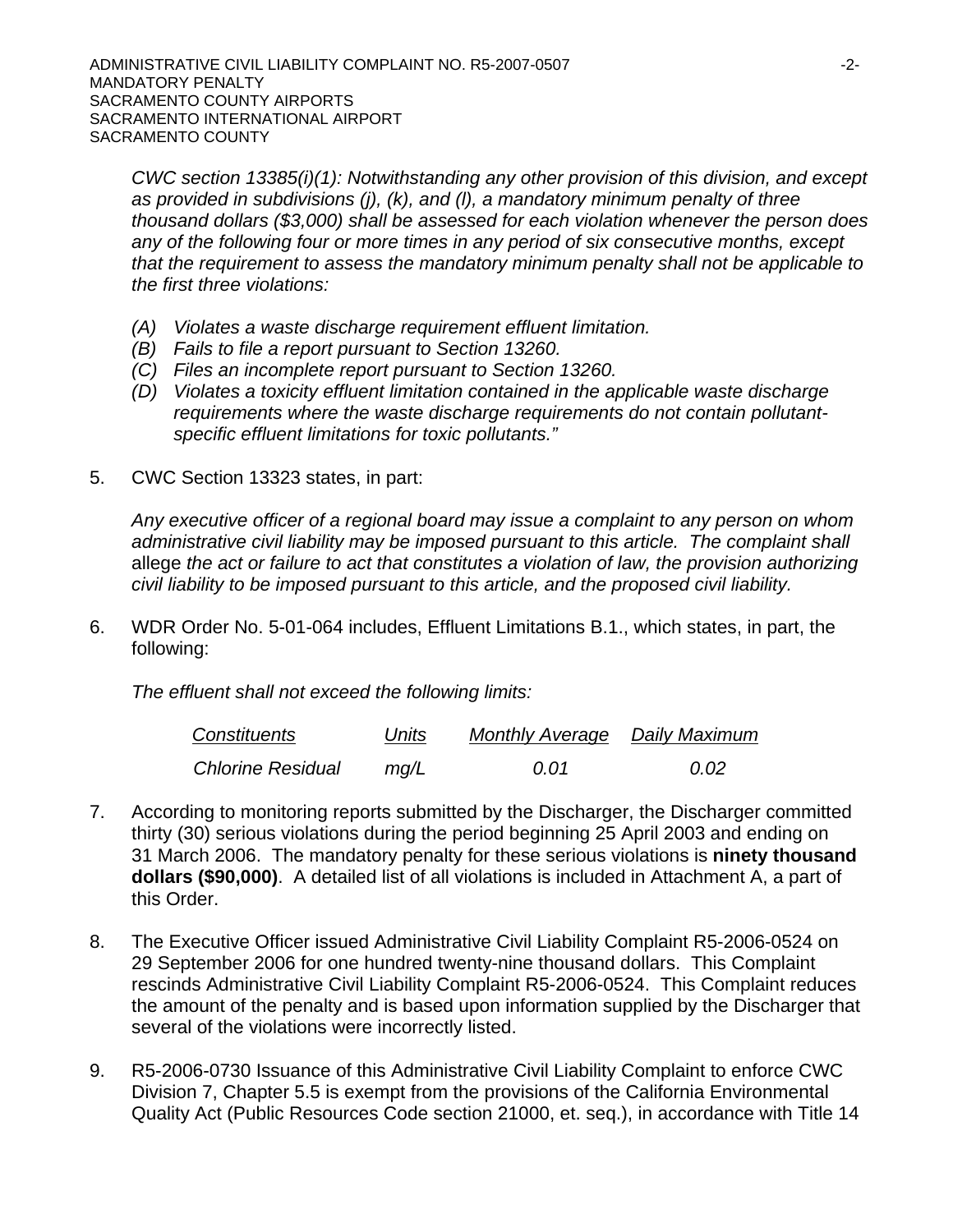California Code of Regulations, Enforcement Actions by Regulatory Agencies, Section 15321(a)(2).

## **SACRAMENTO INTERNATIONAL AIRPORT IS HEREBY GIVEN NOTICE THAT:**

- 1. Administrative Civil Liability Complaint No. R5-2006-0524 is hereby rescinded.
- 2. The Executive Officer of the Regional Water Board proposes that the Discharger be assessed a mandatory penalty in the amount of **ninety thousand dollars (\$90,000).**
- 3. A hearing shall be held by the Regional Water Board on **21/22 June 2007**, unless the Discharger agrees to:
	- a. Waive the hearing and pay the mandatory penalty of **ninety thousand dollars (\$90,000)** in full; or
	- b. Waive the right to a hearing in 90 days, and submit a settlement proposal **within 30 days** of this Complaint that includes an agreement to conduct a supplemental environmental project (SEP) and also includes payment of monetary liability. The Discharger may preserve its right to a hearing pending approval of the settlement proposal.
- 4. If a hearing on this matter is held, the Regional Water Board will consider whether to affirm, reject, or modify the proposed administrative civil liability, or whether to refer the matter to the Attorney General for recovery of judicial liability.

PAMELA C. CREEDON, Executive Officer

21 March 2007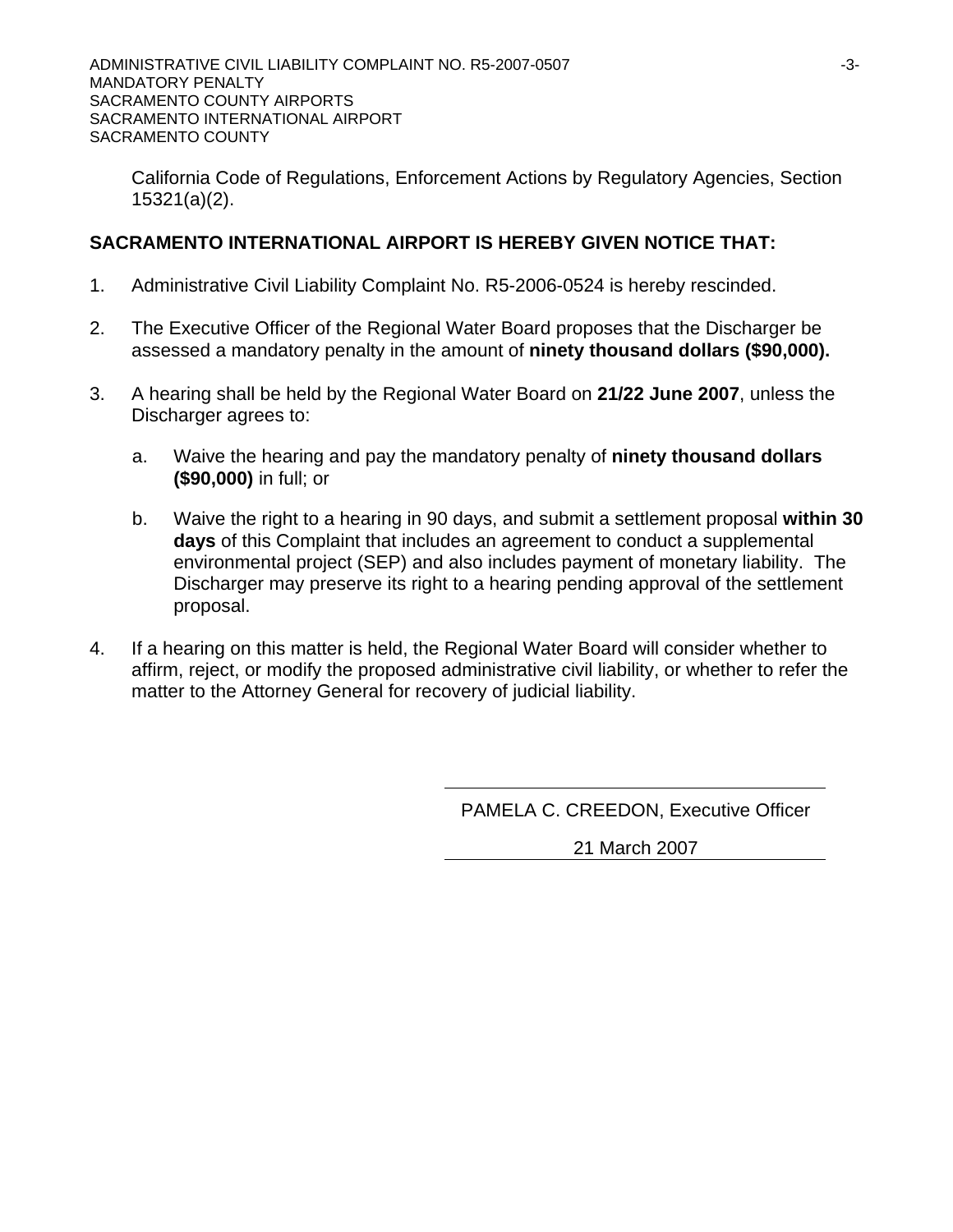## **WAIVER OF HEARING FOR ADMINISTRATIVE CIVIL LIABILITY COMPLAINT**

By signing this waiver, I affirm and acknowledge the following:

- 1. I am duly authorized to represent Sacramento International Airport (hereinafter "Discharger") in connection with Administrative Civil Liability Complaint No. R5-2007-0507 (hereinafter the "Complaint");
- 2. I am informed of the right provided by Water Code section 13323, subdivision (b), to a hearing within ninety (90) days of issuance of the Complaint;
- 3. I hereby waive the Discharger's right to a hearing before the California Regional Water Quality Control Board, Central Valley Region; and
- 4. I certify that the Discharger will remit payment for the civil liability imposed in the amount of \$90,000 by check, which contains a reference to "ACL Complaint No. R5-2007-0507" and is made payable to the "*State Water Pollution Cleanup and Abatement Account*."
- 5. I understand the payment of the above amount constitutes a settlement of the Complaint that will not become final until after a public comment period.
- 6. I understand that the Executive Officer has complete discretion to modify or terminate this settlement.
- 7. I understand that payment of the above amount is not a substitute for compliance with applicable laws and that continuing violations of the type alleged in the Complaint may subject the Discharger to further enforcement, including additional civil liability.

(Print Name and Title)

(Signature)

(Date)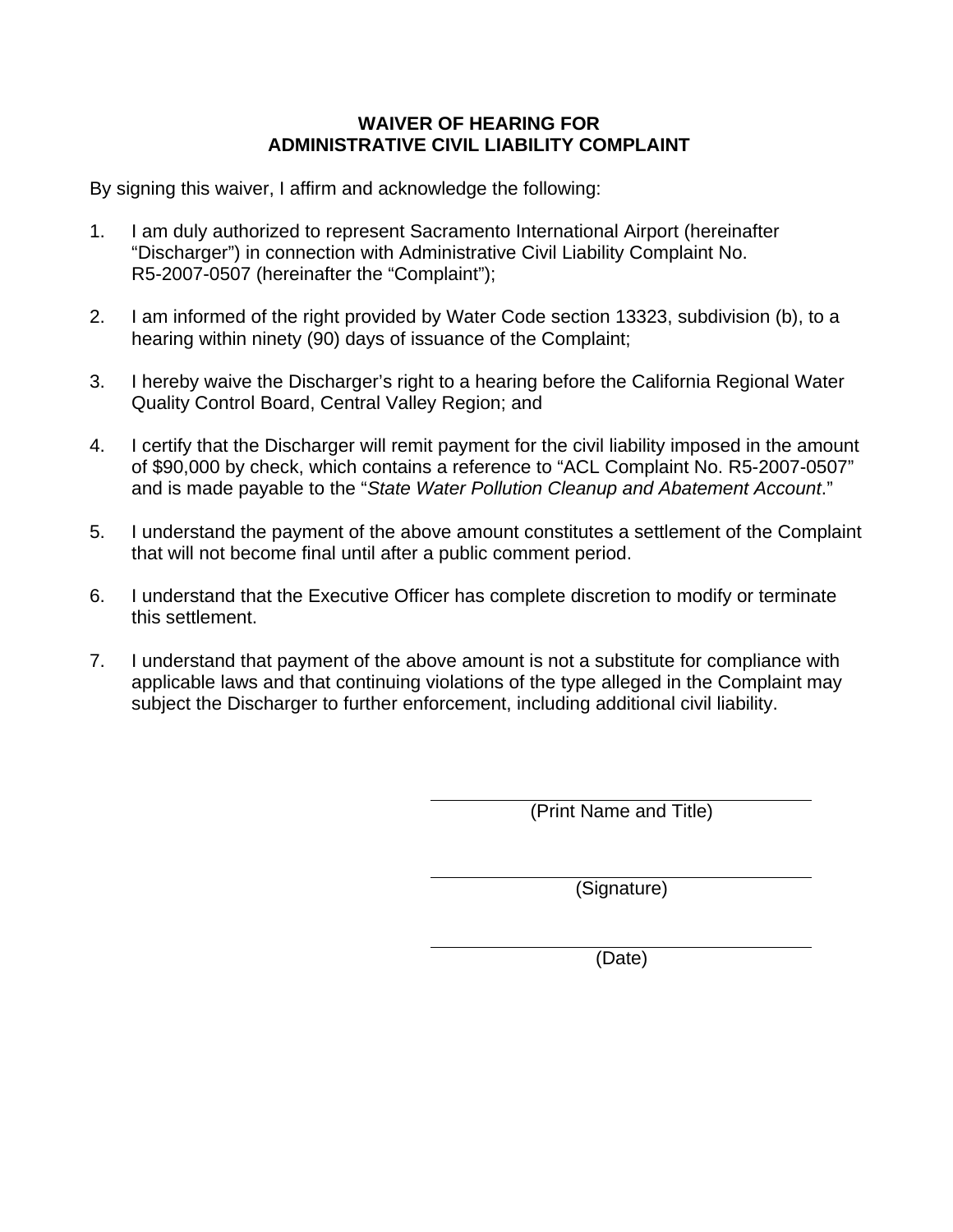## **ATTACHMENT A**

## **Sacramento County Department of Airports, Sacramento International Airport**

RECORD OF VIOLATIONS (25 April 2003 – 31 March 2006) MANDATORY PENALTIES (Data reported under Monitoring and Reporting Program No. R5-2003-0063)

|                | Date<br>Occurred | <b>Violation Type</b>    | Limit               | Measured            | Period<br>Type | Remarks        |
|----------------|------------------|--------------------------|---------------------|---------------------|----------------|----------------|
| 1              | 05/26/2004       | <b>Chlorine Residual</b> | $0.02$ mg/l         | $0.03$ mg/l         | Daily          | $\overline{2}$ |
| $\overline{2}$ | 07/26/2004       | <b>Chlorine Residual</b> | $0.02 \text{ mg/l}$ | $0.24$ mg/l         | Daily          | $\overline{c}$ |
| 3              | 07/28/2004       | <b>Chlorine Residual</b> | $0.02 \text{ mg/l}$ | $0.06$ mg/l         | Daily          | 2              |
| 4              | 07/31/2004       | <b>Chlorine Residual</b> | $0.01$ mg/l         | $0.05$ mg/l         | Monthly        | $\overline{c}$ |
| 5              | 08/16/2004       | <b>Chlorine Residual</b> | $0.02$ mg/l         | $0.06$ mg/l         | Daily          | $\overline{2}$ |
| 6              | 08/17/2004       | <b>Chlorine Residual</b> | $0.02$ mg/l         | $0.04$ mg/l         | Daily          | $\overline{c}$ |
| $\overline{7}$ | 08/23/2004       | <b>Chlorine Residual</b> | $0.02 \text{ mq/l}$ | $0.1$ mg/l          | Daily          | $\overline{2}$ |
| 8              | 08/30/2004       | <b>Chlorine Residual</b> | $0.02 \text{ mg/l}$ | $0.08$ mg/l         | Daily          | $\overline{c}$ |
| 9              | 08/31/2004       | Chlorine Residual        | $0.01$ mg/l         | $0.05$ mg/l         | Monthly        | $\overline{c}$ |
| 10             | 09/01/2004       | <b>Chlorine Residual</b> | $0.02 \text{ mg/l}$ | $0.05$ mg/l         | Daily          | $\overline{c}$ |
| 11             | 09/07/2004       | <b>Chlorine Residual</b> | $0.02 \text{ mg/l}$ | $0.2 \text{ mg/l}$  | Daily          | $\overline{c}$ |
| 12             | 09/27/2004       | <b>Chlorine Residual</b> | $0.02 \text{ mg/l}$ | $0.32 \text{ mg/l}$ | Daily          | 2              |
| 13             | 09/30/2004       | Chlorine Residual        | $0.01$ mg/l         | $0.14$ mg/l         | Monthly        | $\overline{c}$ |
| 14             | 11/01/2004       | <b>Chlorine Residual</b> | $0.02$ mg/l         | $0.03$ mg/l         | Daily          | $\overline{2}$ |
| 15             | 11/30/2004       | <b>Chlorine Residual</b> | $0.01$ mg/l         | $0.03$ mg/l         | Monthly        | $\overline{c}$ |
| 16             | 03/07/2005       | <b>Chlorine Residual</b> | $0.02 \text{ mg/l}$ | $0.09$ mg/l         | Daily          | $\overline{c}$ |
| 17             | 03/08/2005       | <b>Chlorine Residual</b> | $0.02 \text{ mg/l}$ | $0.03$ mg/l         | Daily          | $\overline{c}$ |
| 18             | 03/31/2005       | Chlorine Residual        | $0.01$ mg/l         | $0.05$ mg/l         | Monthly        | 2              |
| 19             | 05/23/2005       | <b>Chlorine Residual</b> | $0.02 \text{ mg/l}$ | $0.04$ mg/l         | Daily          | 2              |
| 20             | 07/18/2005       | <b>Chlorine Residual</b> | $0.02 \text{ mg/l}$ | $0.03$ mg/l         | Daily          | $\overline{c}$ |
| 21             | 08/09/2005       | <b>Chlorine Residual</b> | $0.02$ mg/l         | 0.63 mg/l           | Daily          | $\overline{2}$ |
| 22             | 08/16/2005       | <b>Chlorine Residual</b> | $0.02 \text{ mg/l}$ | $0.15$ mg/l         | Daily          | 2              |
| 23             | 08/23/2005       | <b>Chlorine Residual</b> | $0.02 \text{ mg/l}$ | $0.07$ mg/l         | Daily          | $\overline{c}$ |
| 24             | 08/24/2005       | <b>Chlorine Residual</b> | $0.02 \text{ mg/l}$ | $0.08$ mg/l         | Daily          | $\overline{c}$ |
| 25             | 08/29/2005       | <b>Chlorine Residual</b> | $0.02 \text{ mg/l}$ | $0.7$ mg/l          | Daily          | $\overline{2}$ |
| 26             | 09/06/2005       | <b>Chlorine Residual</b> | $0.02$ mg/l         | $0.03$ mg/l         | Daily          | 2              |
| 27             | 09/08/2005       | <b>Chlorine Residual</b> | $0.02 \text{ mg/l}$ | $0.18$ mg/l         | Daily          | 2              |
| 28             | 09/12/2005       | <b>Chlorine Residual</b> | $0.02$ mg/l         | $0.45$ mg/l         | Daily          | $\overline{c}$ |
| 29             | 09/30/2005       | <b>Chlorine Residual</b> | $0.01$ mg/l         | $0.05$ mg/l         | Monthly        | 2              |
| 30             | 10/31/2005       | <b>Chlorine Residual</b> | $0.02 \text{ mg/l}$ | $0.05$ mg/l         | Daily          | $\overline{2}$ |

#### Remarks:

1. Serious Violation: For Group 1 pollutants that exceed the effluent limitation by 40 percent or more.

2. Serious Violation: For Group 2 pollutants that exceed the effluent limitation by 20 percent or more.

3. Non-serious violations falls within the first three violations in a six-month period, thus is exempt.

4. Non-serious violation subject to mandatory penalties